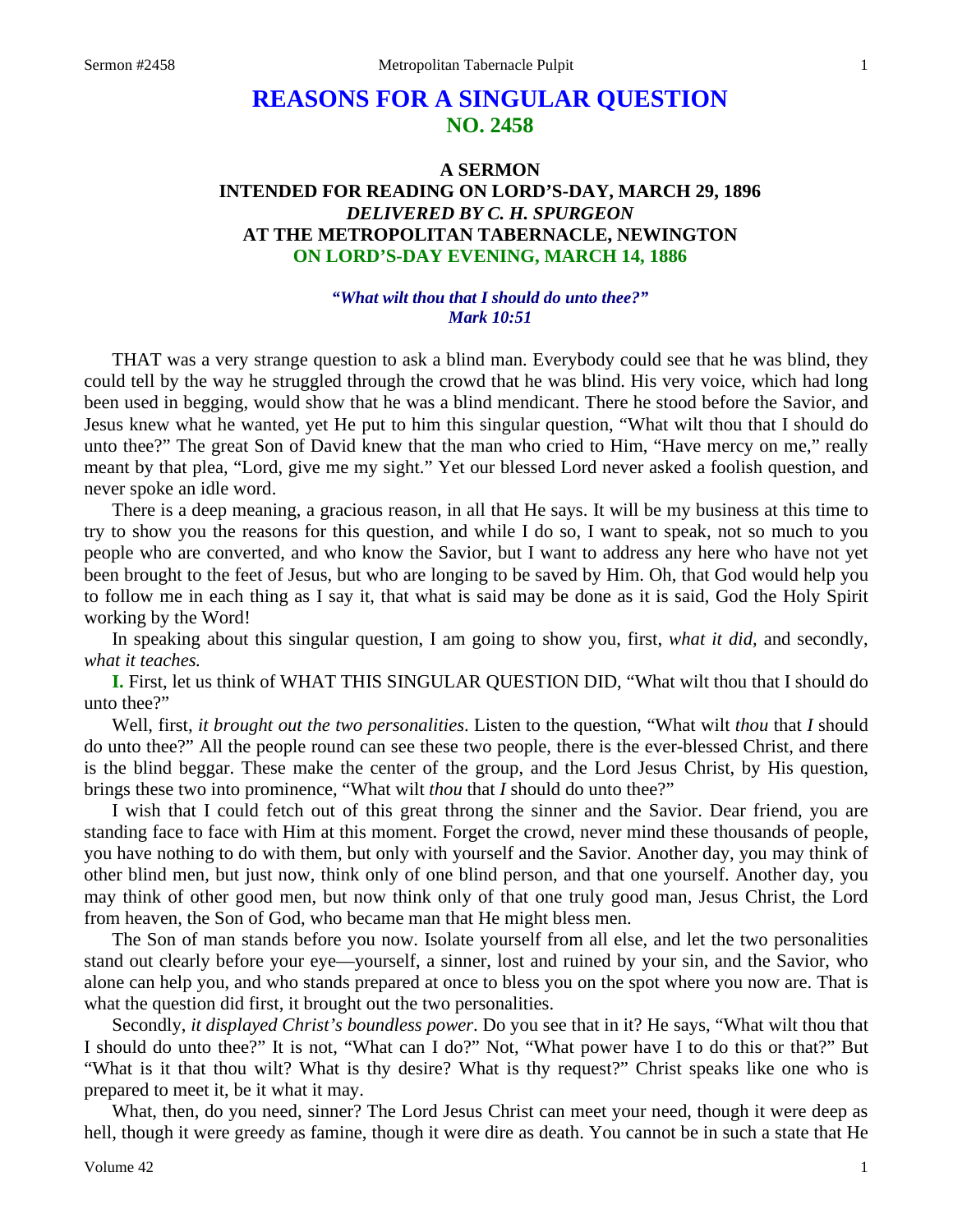cannot meet you in that state. You can not have a need which He can not supply. You can not be under a disease which He cannot heal. You can not be in the power of a devil whom He cannot cast out of you.

You stand in the presence of an almighty Savior, God over all, even though He died upon the cross. In weakness, He bled; in glory, He reigns; and He is "mighty to save." Do you understand this great truth? If there be any limit, it will be in your prayer, not in His power, and He puts to you the question, "What wilt thou? What wilt thou? What is it thou really need?"

And thirdly—and this seems very wonderful to me—this question *gave wondrous scope*. What trustfulness the Lord Jesus had towards this blind man! Just before this miracle was wrought, two young men, or their mother on their behalf, came to Jesus, and asked Him to do for them whatsoever they should desire.

They were two fine young men—two of His own chosen apostles, James and John—highly honored men, and their mother was blessed among women to have such sons, she was the mother of Zebedee's children, but when she came with the request that her sons should sit on His right and left hand in His kingdom, the Savior said that what she asked was not His to give.

He would not give *cart blanche* to the mother of James and John, or to her sons, but to the blind man He did, in effect, give *cart blanche*. He said, "What will you have? I will give you whatever you want, you have only to ask and have." The Savior knew that the blind man's ambition would go no further than to lead him to ask that his eyes might be opened, and when He comes to deal with you poor, troubled, guilty souls, He knows what you most want, so He says to you, "Ask what you like." "Lord, I am the biggest sinner out of hell." "I will save you." "Lord, I want a new heart." "I will give it thee." "Lord, I need to be made a new man altogether, repairs and mendings are of no use. I am like an old gun, to make it of any service, lock, stock, and barrel must all be new." "I will do it for you." "But Lord, it will need a great effort ever to take me to heaven." "I will do it for you. Come, sinner, open your mouth wide, and I will fill it."

Big black sinner, the Savior gives you *carte blanche*. He puts a signed check into your hand, and leaves you to fill it up with whatsoever you will because He knows that your desires all lean one way. Those desires are, "Lord, forgive me. Lord, renew me. Lord, save me," and He is ready to give you anything of that kind. Your Master sets a-broach all the barrels in His cellar, they are full of the water of life, and He lets them flow in rivers at your feet as He says to you, poor thirsty one—

#### *"Stoop down, and drink, and live."*

Come to your Master's banquet, for the chosen and the fatlings are killed, and "all things are ready," feed upon them all if you have appetite enough, for He says to you, concerning spiritual food, "Eat abundantly, O beloved!" There is no stint and no limit in the question. "What wilt thou that I should do unto thee?" gives you full scope, plenty of sea room, as the sailors say. O big sinner, ask some great thing of your great Savior, for it is clear from the text that you may do so!

I think also that by this question, the Savior *fixed the blind man's mind on the blessing he wanted*. The Lord Jesus wished blind Bartimaeus to know what he really needed. I believe that there are many people who pray after a very poor fashion, for they really do not know for what they are praying. "I want to be saved," says one. Do you know what being saved is? "Oh!" says the person, "I want to be converted." But do you know what being converted means?

I believe that many people who go into the inquiry room to seek the Savior, if they knew what they were seeking, would run away sooner than get it, but they do not know what it is. "I want to be saved from going to hell," says one. Now, mark you, that is not salvation. Every murderer wants to be saved from the gallows, every thief wants to avoid the policeman, and if that is all you want, I have little comfort to give you.

What Christ comes to do, is to save you from your sins, to save the drinkers from getting drunk, to save the liar from saying what is not true. He has come into the world to save the dishonest from being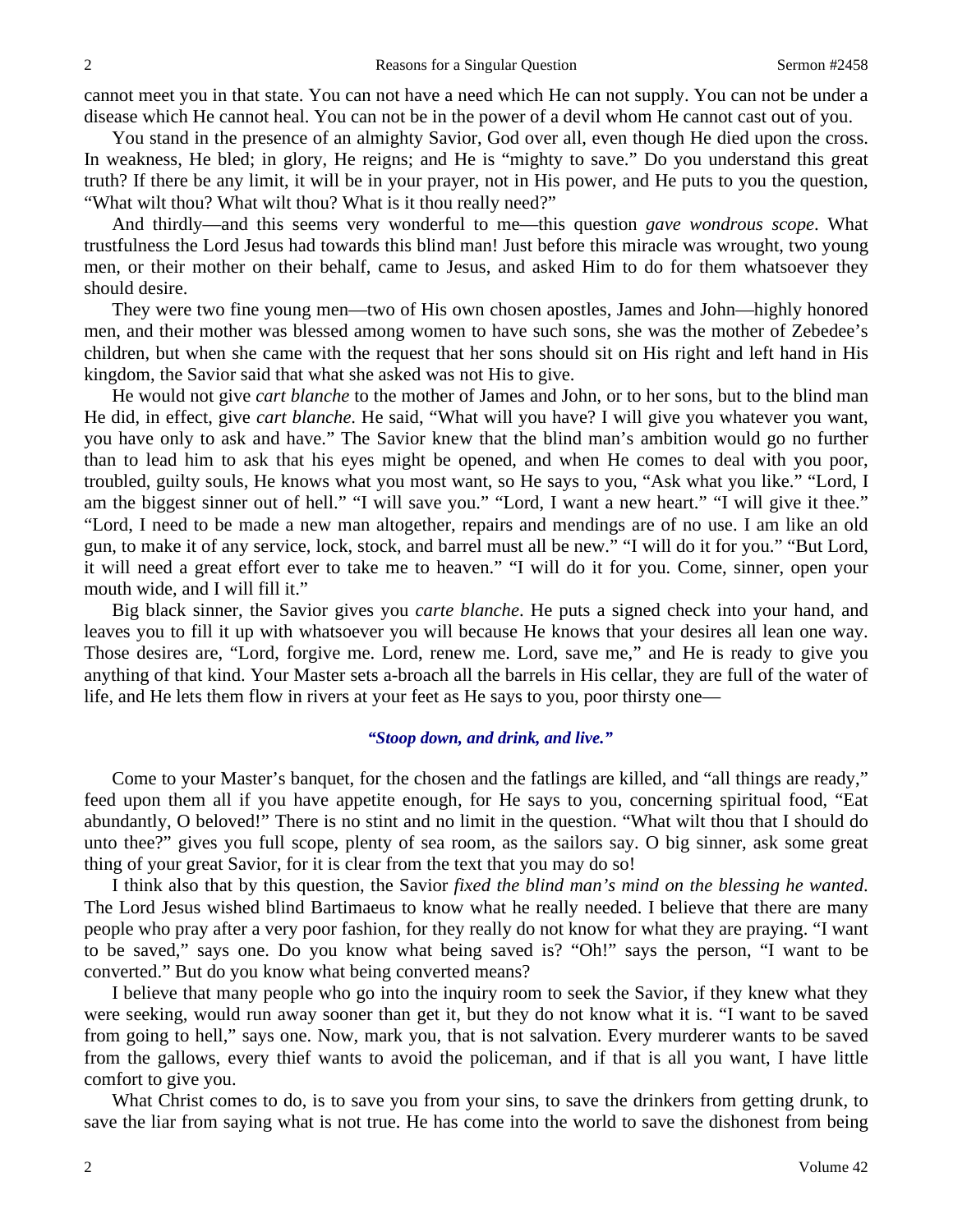dishonest, to save the lazy from being lazy, to save the ungenerous from being selfish and grasping. He has come to save the blasphemer from his blasphemy, and the Sabbath-breaker from his Sabbathbreaking, His name is called Jesus, "for he shall save His people from their sins."

Jesus wanted this blind man to know what he really needed, and He wants you, sinner, to know what you really need, and therefore, He puts to you this question, "What wilt thou that I should do unto thee?" that you may settle distinctly in your mind what it is that you are seeking. May God the Holy Spirit enable you to do so!

**II.** Now I come to the second head of my discourse, which is, WHAT THIS QUESTION TEACHES US, "What wilt thou that I should do unto thee?"

It teaches us much more than I can tell you in a single sermon, but it does teach us, I think, very plainly, that *prayer should be personal,* "What wilt *thou* that I should do unto *thee?"* There was, just now, a host of us bowing our heads in the attitude of prayer, but how many of us were really praying? The prayer that is offered in the mass often has no prayer in it. He who would have eternal life must ask for it for himself, and by himself.

It is quite right to have family prayer, I bless God that I cannot remember a time when I was not one of those who gathered night and morning in my father's house to pray. It is a very delightful thing to have been brought up to attend prayer meetings, and to join in public prayer with the people of God, but when a man is seeking Christ, he must pray alone. He will not need to be told that, he will be sure to do it. His difficulty will sometimes be to find a place where he can get alone.

I have known some seekers get down a saw-pit, or behind a haystack, or upstairs in a room where they could turn the key. Some have had to get into the street, and walk to and fro, that they might feel themselves alone with God. O sirs, to go to church, and say with a crowd, "Lord, have mercy upon us, miserable sinners," may bring no blessing to the troubled spirit, but to get quite alone, and cry, "O God, have mercy upon me, for Your dear Son's sake, I am a miserable sinner, but O Lord, deal with me in mercy, I pray You, save me for Jesus Christ's sake."—that is the way to pray.

The Savior put it to Bartimaeus, "What wilt *thou* that I should do unto *thee?"* Oh, that the Holy Spirit would, at this moment, make each one of you conscious of your personal need, that He would put a pang into your heart which nobody else could bear for you, a hunger and a thirst which could not be allayed by anybody else's eating and drinking, but which would require that you should personally feed upon the Lord Jesus, and personally drink of the water of life, or else you must die!

I think the Master, in that question to the blind beggar, brings out the personality of the seeker as well as His own personality—to come back to the point where I began. He would have us, individually, come to Him *as an individual,* and ask of Him just what we want, each one for himself, for we must be gathered to Him one by one, repenting one by one, believing one by one, and we must be born again one by one. Hence He asks of each one the question, "What wilt *thou* that I should do unto *thee?"* 

Another thing that is taught us in this question is that *prayer should be a distinct act of the will.* "What *wilt* thou that I should do unto thee?" I will suppose that, guided by the Holy Spirit, I have picked out the right person, and that person is now thinking, "Yes, I long to find eternal life, and to obtain all that my soul needs at the hands of Christ."

Well now, in your seeking, do not depend merely upon the use of pious words, and think that when you have repeated certain sentences, you have prayed. Do not go and hunt up a church collect, or a form of prayer written by some eminent Dissenter, and fancy that you can pray by saying those words. No, you must *will* what you want, "What *wilt* thou that I should do unto thee?"

Suppose that you desire to be freed from a certain sin, if that is the most important petition you can present to God at this time, just will it before the Lord. Say, "O God, my heart is intently set upon mastering that sin and getting rid of it. I will that You would work this miracle within me, that You would break the neck of that habit, that You should deliver me from the iron heel of that strong temptation of mine!" May God help you to *will* that!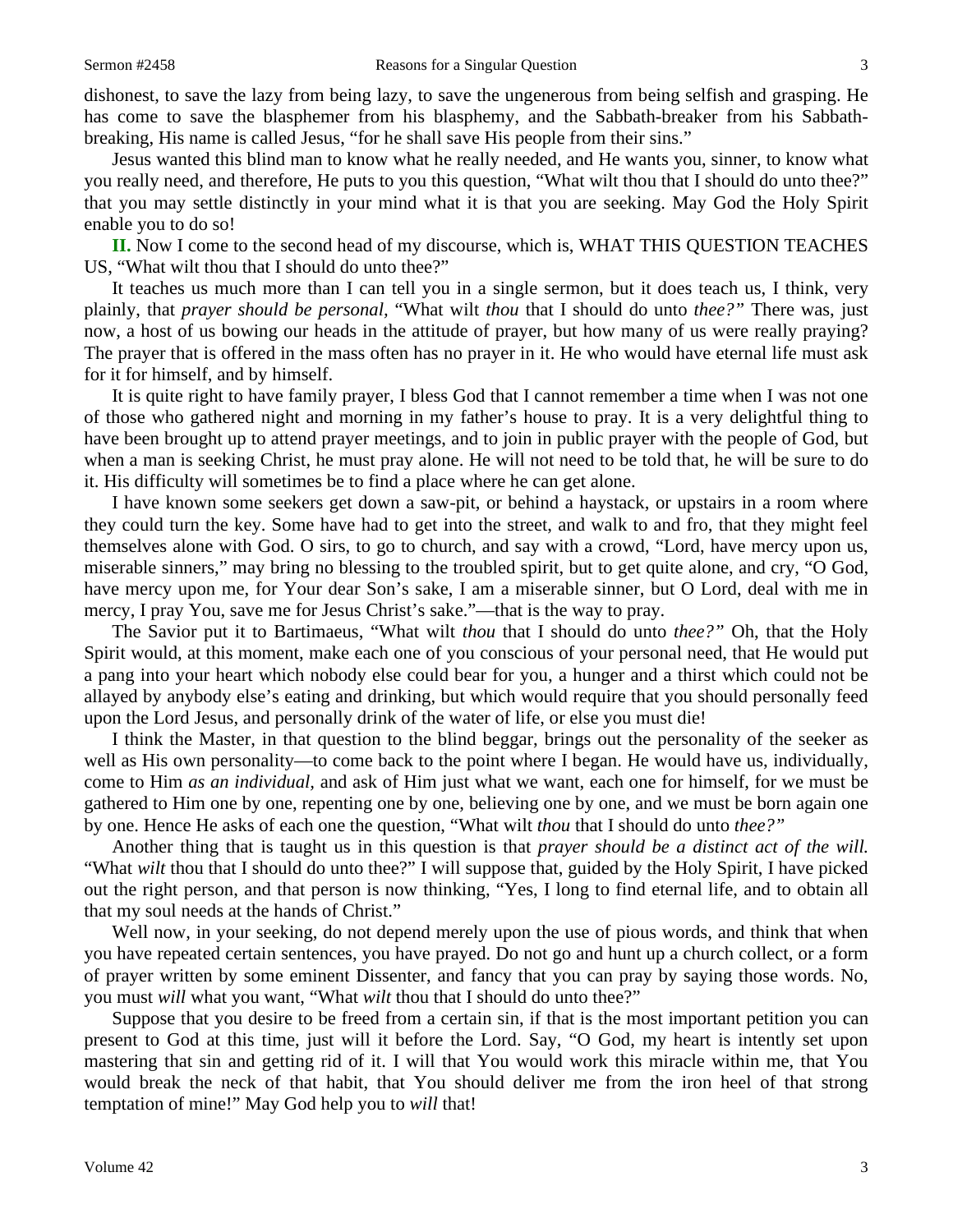Or else, "Lord, I want at once to get peace through believing in Your Son Jesus Christ, but I hardly know what it means, or how it is to be obtained. If I did, I would get it, or if I found that I could not get it, I would ask You to enable me to secure this priceless blessing!" Oh, that the blessed Spirit, the Holy Ghost, who is the Lord of the renewed will, would make you will to believe in Christ, and make you will to submit yourselves completely to Him, that He might be to you your sole and only Savior, your Lord and your God! That kind of willing is really praying, it is the will setting in motion the other powers of the mind.

You know that the will of man is a very crooked thing, and also a very powerful thing. John Bunyan, in his *Holy War,* makes, "my Lord Will-be-will" governor of the town of Mansoul, and a domineering fellow he was too, lording it over everybody! "My Lord Will-be-will" never yields to Christ if he can help it. "My Lord Will-be-will" is a sturdy defender of the rule of Diabolus, and he holds out against the Prince Emmanuel as long as he can, therefore the Savior attacks him and says, "What wilt thou? What dost thou will that I should do to thee?"

I can truly say, brethren, that my will towards the Savior is this, "Lord Jesus, do anything You please with me. Let me live, or let me die, only let Your will be done in me." My will towards the Lord Jesus is that He would deliver me from my sin, that He would be everything to me, wisdom, righteousness, sanctification, and redemption, and that He would abide in me, and make me to abide in Him henceforth and forever.

Is your will like that? If so, will away, will away with all your might. Say, "Lord, I will, I will, I will, I desire, I request, I entreat, I beg, that You should forgive me, that You should take me to be Your servant, that You should break off from me the fetters of my old habits, that You should make me like Yourself, Lord, that is what I will, and I will it with all the energy of my nature. My proud heart, the proudest, perhaps, that ever beat against You, now bows at Your feet, willingly and cheerfully asking that Your will may be done."

So, this question, "What wilt thou that I should do unto thee?" teaches us that there must be personal prayer and the distinct willing of what we desire Christ to do for us.

But dear friends, I think that the text also shows us that the prayer which wins its way with Christ should be *an act of the understanding*. *"What* wilt thou that I should do unto thee?" I have no fault to find with those who always preach, "Believe in Christ," except that I wish they would sometimes tell the people what is to be believed, and what believing really is.

Now, friend, you say, "I wish I could find the Savior tonight," but do you know who the Savior is? What do you want of Christ? There should be an intelligent apprehension in the mind of what is desired from Him. Bartimaeus, when he was asked what he needed, said, "Lord, I want my sight." Now, dear hearers, we desire that you know enough about your Bibles, and enough about yourselves, and enough about the Savior, to understand what is meant by being saved, what are the things that make up salvation, how men are saved, and what is requisite for their salvation.

This leads me to say to you, "Search the Scriptures, and try to understand God's Word." People who are converted without properly understanding the way of salvation may come to comprehend it by and by, and be genuine Christians, but there is a large number of supposed converts who have no right understanding. They generally go back very soon, they blunder in, and they blunder out again, for if the understanding is not converted as well as the affections, it is as though but half the man were converted.

I have read of an old Saxon king, who wanted to be a Christian, and yet desired to go where his ancestors went, so he said that he would stand with one leg in the baptismal font, and be half-baptized. That style of conversion will not do, we want you to come to Christ with your whole understanding. Know you not that you have sinned, that you have broken God's law? What you need is divine forgiveness. Know you not that your heart is ever inclined to sin? What you need is a complete change of nature, a new birth, a regeneration.

I beg those of you who have that sincere desire to be right to become diligent hearers of the Word, that you may know what it is to be right. What says the Lord to you? "Incline your ear, and come unto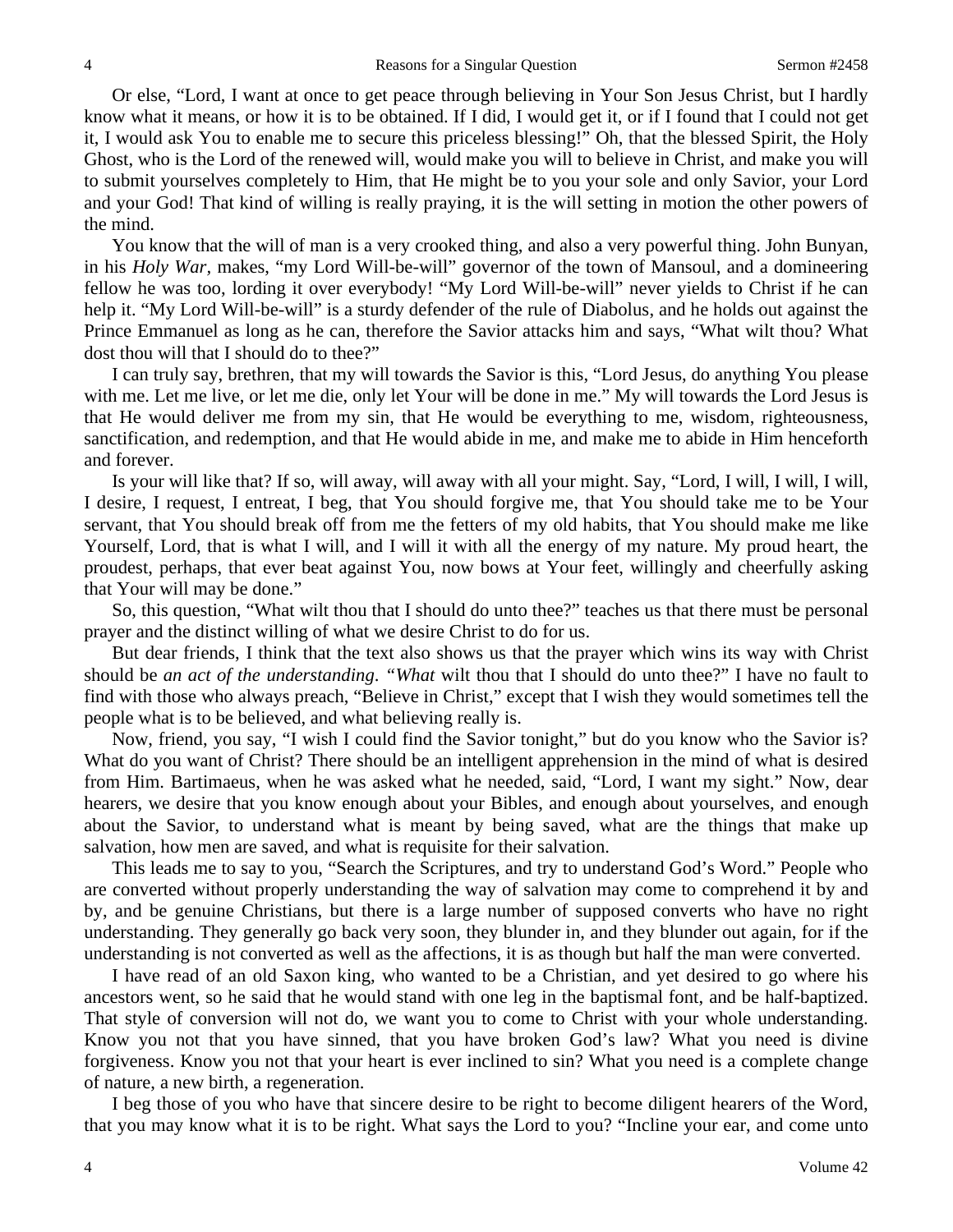me: hear, and your soul shall live." "Hearken diligently," says the Word of God. Many, I am afraid, think that they are to believe in Christ without knowing what to believe, they are to receive from Him without knowing what it is they want, but the Savior works by means of light, and knowledge, and understanding. Seek to have the light of the Holy Spirit to illuminate your darkness, and then you can come before God with the right kind of prayer, when the intellect goes with the will, and the heart wills what the understanding knows that the soul requires.

Once more, *prayer, especially when you are seeking the Savior, should be definite*. What a lot of praying there is that prays for everything in general and nothing in particular! I was reading a very good illustration, given by an eminent minister, upon this point. He says, "Why was it that the Boers in South Africa were able to hold their own against the best-trained British troops on a certain lamentable occasion? Why, because the ordinary soldier fires at the enemy in the mass, and so, much of his ammunition is often lost, but the Boer, from his childhood, never wastes a shot.

When he is out in the open, and he sees a lion, he aims so as to hit the animal's heart, and many of them are such shots that they are never known to miss the object at which they aim. Consequently, every time a Boer did shoot at our men, he killed somebody, and such soldiers as those are terrible adversaries on the field of battle."

There are some people who pray, as it were, like a man shooting at a whole regiment, they fire anyhow, at anything, but the man who wins his suit at the throne of grace is the man who prays distinctly for some one thing that he wills to have. He says, "That is what I want, and that is what I am going to have if it is to be had," and he prays for that one thing just as an archer aims at the center of the target, and then deliberately draws the bowstring, and lets the arrow fly so that it sticks in the gold. David said, "In the morning will I direct my prayer unto thee"—like an arrow—"and will look up," to see which way it goes. A great deal of praying is like runaway knocks at a door, but the right sort of praying knocks at the door, and waits till it is opened.

Now, dear hearer, if you are seeking anything from Christ, try to know what you are seeking, then ask for it, and keep on asking till you get it. It may be that your great want is a broken heart, then pray for it. Or is it that you want to be delivered from a fierce temptation? Then, pray for it. Or is it that you want faith in Christ? Then pray distinctly for that. "What wilt thou that I should do unto thee?" This is the way of salvation—the Lord makes us see what it is we need, and sets us praying for it, He bids us believe in Jesus Christ, and Himself gives us the faith we lack, and so we are saved. This is a kind of education that is helpful to a man all his life.

"Oh, but!" says one, "I have been praying for mercy." Yes, so had blind Bartimaeus, he cried, "Have mercy on me." But you see, our Lord's question proves that this is a loose way of talking, so now say what you really need, come to the point, pray definitely. Bartimaeus answered, "Lord, that I might receive my sight," come you to the point in like definite fashion.

"Well, sir," you say, "I asked the Lord to forgive my sin." Yes, did you say what sin? It would be a great mercy if you would confess it. I remember one who used to pray the Lord to have mercy upon him for his sin, but he never found peace till he said, "Lord, I have been an abominable drunkard, have mercy upon me, and deliver me from the drink." Then it was that God gave him what he asked. It may be that the sin which has laid hold of you is one that I hardly like to mention, and therefore you have never mentioned it to God, but out with it now! Out with it!

David was never restored to the favor of God till, in confessing his sin, he learned to call a spade a spade! He had robbed poor Uriah of his wife, and then he had so managed matters that Uriah had been killed in battle, and David used, no doubt, to say to others, "It was a very lamentable accident." But he never had any piece of mind while that guile, that cunning, that craft, was in his heart, it was only when he fell down upon his face before the Lord and cried, "Deliver me from *bloodguiltiness*, O God," that God could rightly deal with his sin.

There are some diseases that a physician cannot cure till he throws them out on the skin. You know how it was with the leprosy, if a Jew had it in his hand, or on his face, they examined him, and if they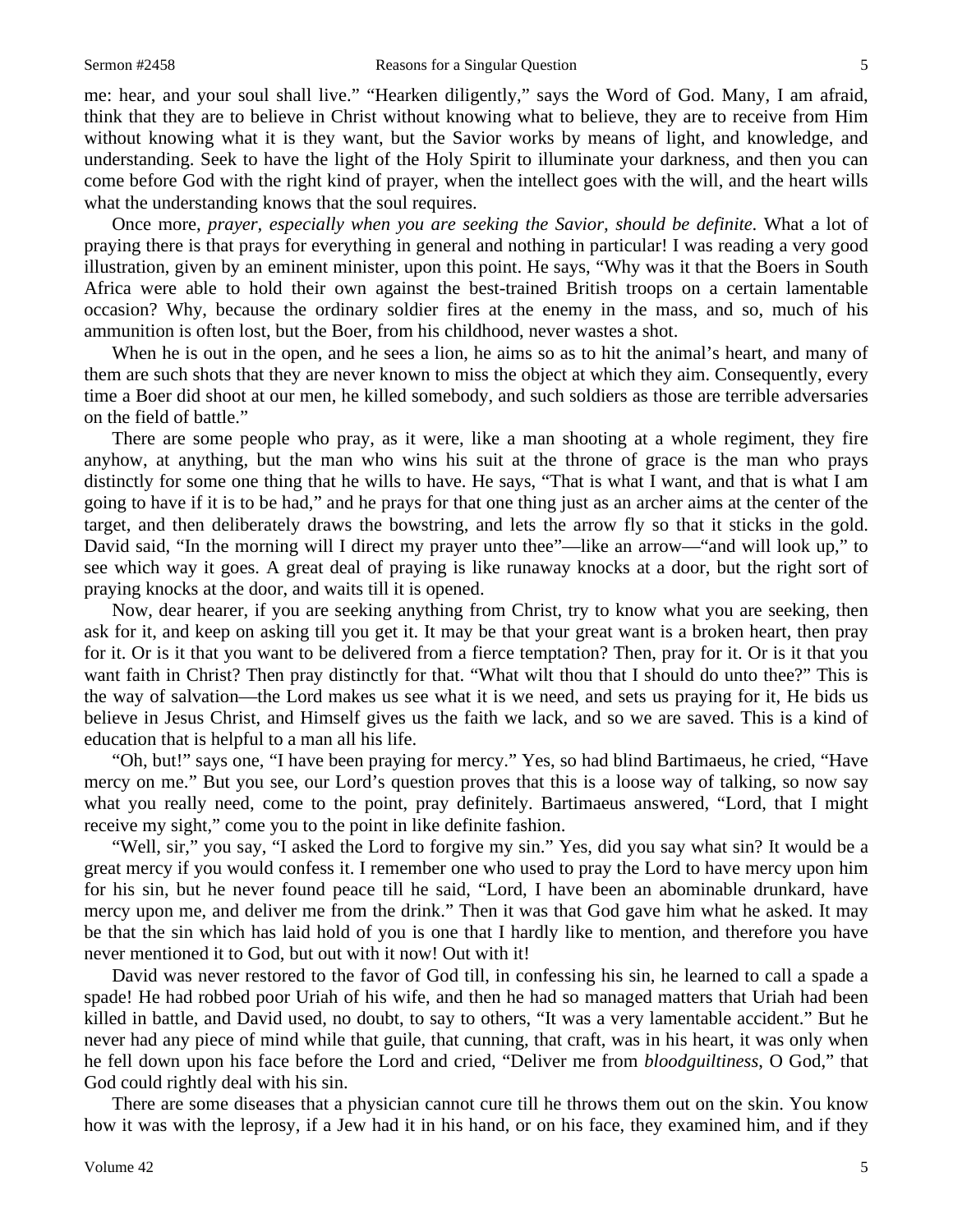found the leprosy only here and there, they said, "This is a bad case," and they shut him up by himself, for he was a leper. But if a man came to the priest covered all over with white scales of leprosy, so that there was not a single part of him that was sound, and you could not put a pin's point anywhere upon a portion of his body that was not affected, but if he was leprous all over from head to foot, then the priest said, "That man is clean." You see, the disease had at last come out on his skin, and it would go away.

So, when you are willing to fully confess your sin, and to throw it all out of the system by that confession—I do not mean by telling it to a priest, God grant that you may never be so foolish as to do that!—when you are willing to confess your sin to the Lord Himself, and say to Him, "Against thee, thee only, have I sinned, and done this evil in thy sight," then it is that you shall get the blessing. But you must be definite in the confession of your sin.

You must also be definite in pleading the promises of God. There is no prayer like that which a man presents when he gets a grip of a divine promise, for instance, this utterance of the Lord Jesus Christ Himself, "All manner of sin and blasphemy shall be forgiven unto men." Open your Bible at Matthew 12:31, put your finger on that passage and say, "Lord, this is Your Word, fulfill it to me." Plead definitely with God His own promise definitely, and say unto Him, "Do as thou hast said." This is the kind of praying that never yet met with a repulse, answers of peace shall surely come to those who have become thus definite in their prayers.

I trust, dear friends, that I have led many of you so far by God's Spirit. I have tried to be very practical with you, and to put the truth very plainly, but let me say to you that prayer, to be acceptable, must not only be personal, and an act of the will, and an act of the understanding, and also definite, but *it should be very bold*. This blind man says, "Lord, You ask me what I would have, and my answer is, 'Lord, that I might receive my sight.'"

I wonder what a pair of eyes would be worth? Said one, "I have a flower in my garden, and I know a person who would give ten thousand pounds to see one like it." "No, no," said his friend, "a person would never give ten thousand pounds to see a flower." Then he mentioned the name of a rich man who was blind, and the second speaker said, "Oh, yes! I see that what you said is true."

What would a blind man give for a pair of good eyes? If I were to go into a shop, and say to the man in charge, "Will you give me a pair of spectacles?"—I daresay he would reply, "I do not see why I should give them to you," but I do not think I should ever go and ask a doctor to give me a pair of eyes. It was a bold request—was it not?—for this blind beggar to say, "Lord, give me a pair of eyes!"

If you would succeed in prayer, you must be bold, you must lay aside your modesty. If you had to ask of Christ only what you deserve, it would not take you long, for you deserve nothing but His wrath. Therefore, do not begin to ask on the ground of merit, and inasmuch as you deserve nothing, yet want everything, go in and be a bold beggar, and say, "Lord, save me tonight." Yes, put it, "tonight." "Lord, save me, perfectly." Yes, put it "perfectly." "Lord, give me a new heart and a right spirit."

Do not ask the Lord to clean up the old one, pray for a new one right out. "Lord, make a saint of me." That is right, do not ask the Lord to make a whitewashed sinner of you. Pray, "Lord, make me thy child," do not even say, "Make me as one of thy hired servants," but say, "Take me into thy family, let me be thy child." Make a bold prayer of it.

I recollect that, when I was collecting the money for the building of this Tabernacle—not for myself, but for the building of this house of prayer—I said, "Dear friends, I feel very bold about this matter. If it were a little thing, I might feel a little timid, but inasmuch as it is a very great thing, and that I want to build a very large house for God's worship, I open my mouth wide, and ask for great things."

Little things will not serve your turn, little mercy is no good for you, little forgiveness will not suit you. Then come to the foot of the great Savior and say, "Lord, I, the chief of sinners am, but take me as I am, and save me. Save me outright. Save me now." Why should He not? He delights to do it. Oh, that of His great mercy you might find it so at this very hour!

I feel upon me a conviction that there are some who will come and put their trust in Jesus now. Lie down at His feet, say, "I never will be gone except You bless me." This is God's own message, "Look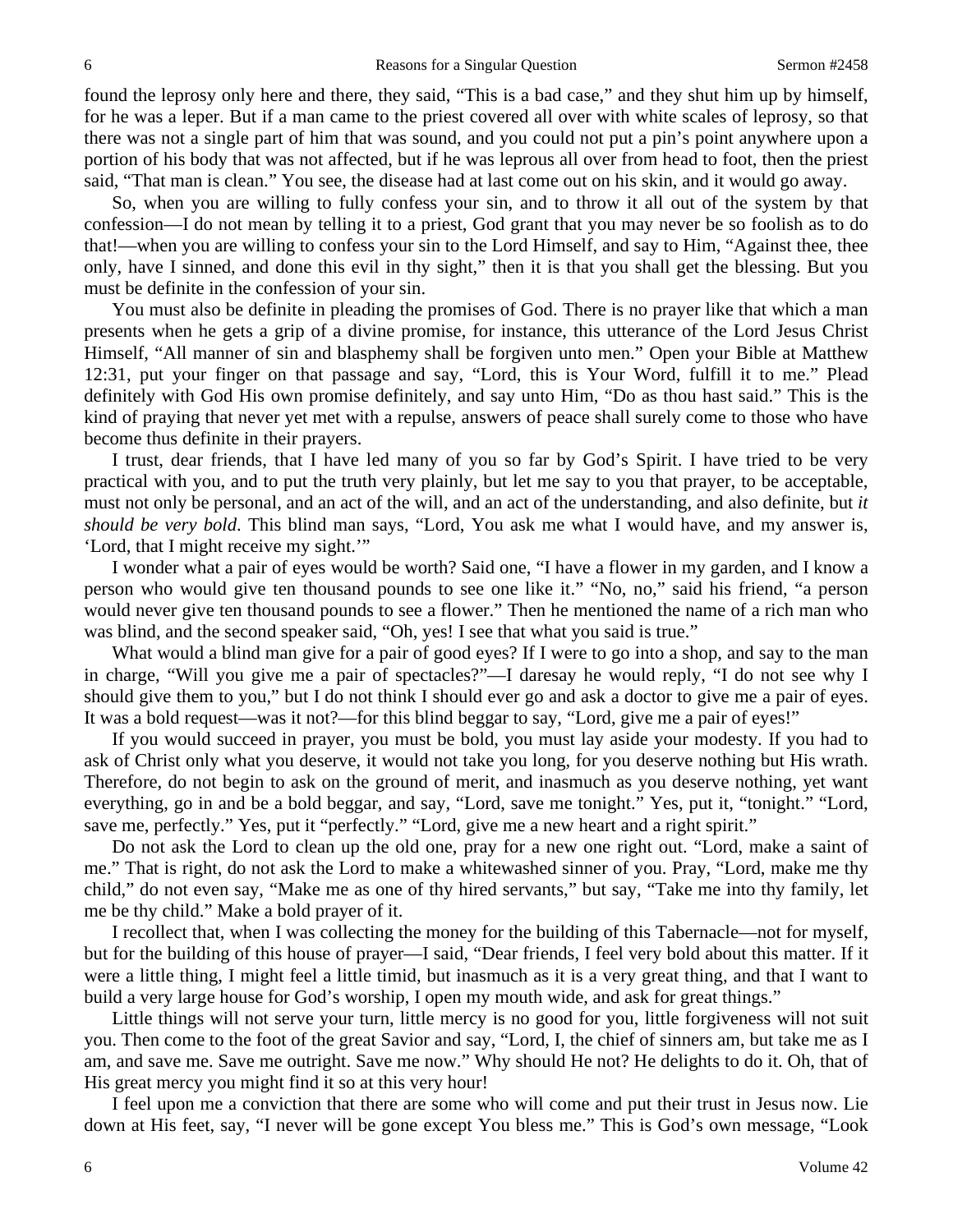unto me, and be ye saved, all ye ends of the earth." Some of you have been hearing me a very long time, I love to look at your faces, but when I see you, I always pray that you may be saved. I say to myself, "When will God bring that good man in? His wife and many friends pray for him. When will he be decided?"

I look upon another, and I say, "When will that elderly woman be converted? She has children who pray for her." I look elsewhere—no, I will not look exactly that way, but you know, my friend, whom I mean when I say, "When will that brother be brought in? He has a praying wife, yet he is not saved." I cannot make some of you husbands out.

I suppose that there are many more men than women in this congregation, there are often five men to three women in the congregation, yet when they come to join the church, the women are probably three times as many as the men. I am half afraid it is as much as that, certainly two to one of those who really give their hearts to Christ. How do you make this out?

Some of you husbands come here as regularly as your wives come, yet you do not know the Savior, and they do. Are you going to be parted forever? Are you going to die in your sins? Oh, let it not be so! Lord God, convert them by Thy grace, convert them now! Let us pray that it may be so, for Christ's sake! Amen.

#### **EXPOSITION BY C. H. SPURGEON**

#### *LUKE 18:31-43 AND 19:1-10*

**Luke Chapter 18. Verses 31-33.** *Then he took unto him the twelve, and said unto them, Behold, we go up to Jerusalem, and all things that are written by the prophets concerning the Son of man shall be accomplished. For he shall be delivered unto the Gentiles, and shall be mocked, and spitefully entreated, and spit on: and they shall scourge him, and put him to death: and the third day he shall rise again.*

Our Lord Jesus Christ often talked to His disciples about His death. Before the time for it came, He foresaw it, He thought and spoke much of it, He even dwelt upon the terrible details of it very minutely, "He shall be delivered unto the Gentiles, and shall be mocked, and spitefully entreated, and spit on: and they shall scourge him, and put him to death." Ah! dear friends, when our Lord Jesus died for us, He knew what He was doing.

There are some men who, without a moment's consideration, could do a brave action, but they could not sit down and coolly calculate all the consequences of doing it. If they find themselves unexpectedly in the face of imminent danger, they see a person needing to be saved from peril, and they make a rush for it, and the daring deed is done. But here our Savior deliberately thinks and talks about His death, yet He never flinches, or looks back, but He prepares His heart for the solemn event, and sets His face like a flint to go through it all that He may save the souls of His people. We also ought to think and talk much of our Lord's death, since He thought and spoke so much of it.

**34.** *And they understood none of these things:*

They could not make out what He meant, it was plain enough, but they could not believe that it should be so.

**34-36.** *And this saying was hid from them, neither knew they the things which were spoken.* 

*And it came to pass, that as he was come nigh unto Jericho, a certain blind man sat by the way side begging: and hearing the multitude pass by, he asked what it meant.*

The blind man asked, as the familiar hymn puts it—

*"What means this eager, anxious throng, Which moves with busy haste along?"*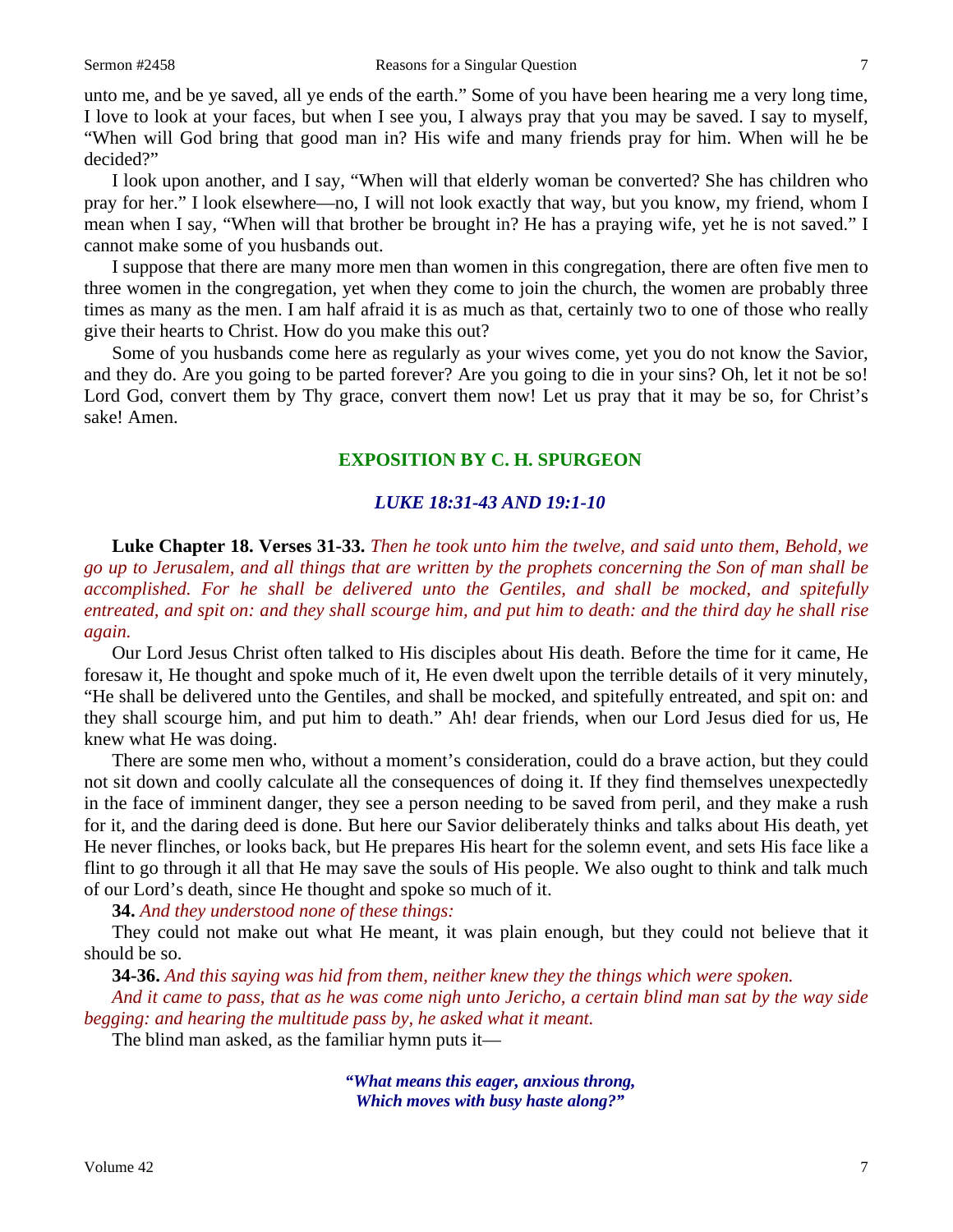## **37-38.** *And they told him, that Jesus of Nazareth passeth by. And he cried, saying, Jesus, Thou son of David, have mercy on me.*

If he could not see, he could hear. So, dear friends, like this blind man, use what senses you have. "Faith cometh by hearing," so it came to this man, and as soon as he heard that it was Jesus of Nazareth who was passing by, he began to pray to Him. Oh, that some of you would also pray to Him as soon as you hear that He is nigh! Deep down, from your very soul, let this cry go up, "Jesus, thou son of David, have mercy on me."

**39.** *And they which went before rebuked him, that he should hold his peace:* 

I think I hear them saying, "Do not make such a disturbance. The Master is preaching, and we are losing His words through your noise. What is all that clamor about? Can you not have more respect to the Son of David than to cry in that fashion?"

**39.** *But he cried so much the more, Thou son of David, have mercy on me.*

That is a good thing for you also to do, not only to keep on crying to the Lord Jesus, but to grow more importunate when others rebuke you. If you are seeking the Savior, do not be put back, if others would hinder you, be the more resolute, the more determined, to be heard by Him.

**40.** *And Jesus stood, and commanded him to be brought unto him:*

Jesus had been walking along, the crowd making way for Him, but He was arrested by the cry of a blind beggar, "Jesus stood, and commanded him to be brought unto him"—

**40-41.** *And when he was come near, he asked him, saying, What wilt thou that I shall do unto thee? And he said, Lord, that I may receive my sight.*

A plain question and a very distinct answer. What is it that you, dear friends, want of Jesus? Could you all tell if the question were put to you? What is it that you would have the Lord do for you? Do you know? This man did know, and when we know, as he did, what we want from Christ, we shall soon get it. The sad fact concerning many people is that though they are not blind with their natural eyes, they are so blind in heart that they cannot see their own needs.

**42-43.** *And Jesus said unto him, Receive thy sight: thy faith hath saved thee. And immediately he received his sight, and followed him, glorifying God:*

Christ has only to speak, and the great work is done at once. The salvation of a soul from the power of sin is not the work of weeks, it can be done in a single moment.

"Immediately he received his sight, and followed him." That is beautiful, as soon as he could see, he looked for Christ, and then followed Him, "glorifying God." He clapped his hands, and followed Jesus, shouting and crying, "Blessed be God, I have found my sight! The darkness is over, and the light has broken in upon my soul."

**43.** *And all the people, when they saw it, gave praise unto God.* 

# **Luke Chapter 19. Verses 1-2.** *And Jesus entered and passed through Jericho. And, behold, there was a man named Zacchaeus, which was the chief among the publicans, and he was rich.*

Jesus Christ had just blessed a blind man who was poor, so poor that he was a common wayside beggar, will He bless the rich man, too? Oh, yes! He knows no distinction of persons, He is ready to bless all classes, whether they be rich or poor is nothing to Him.

**3.** *And he sought to see Jesus who he was;*

Possibly he had not much respect, but he had great curiosity, he would like to see the man about whom everybody was talking, "He sought to see Jesus who he was."

**3.** *And could not for the press, because he was little of stature.*

The crowd round about him was so thick that the little short man could not see over the heads of the tall people. Though he pushed, and tried to get in front, there was always some bigger body before him, so that he could not see the great Teacher.

**4.** *And he ran before, and climbed up into a sycamore tree—*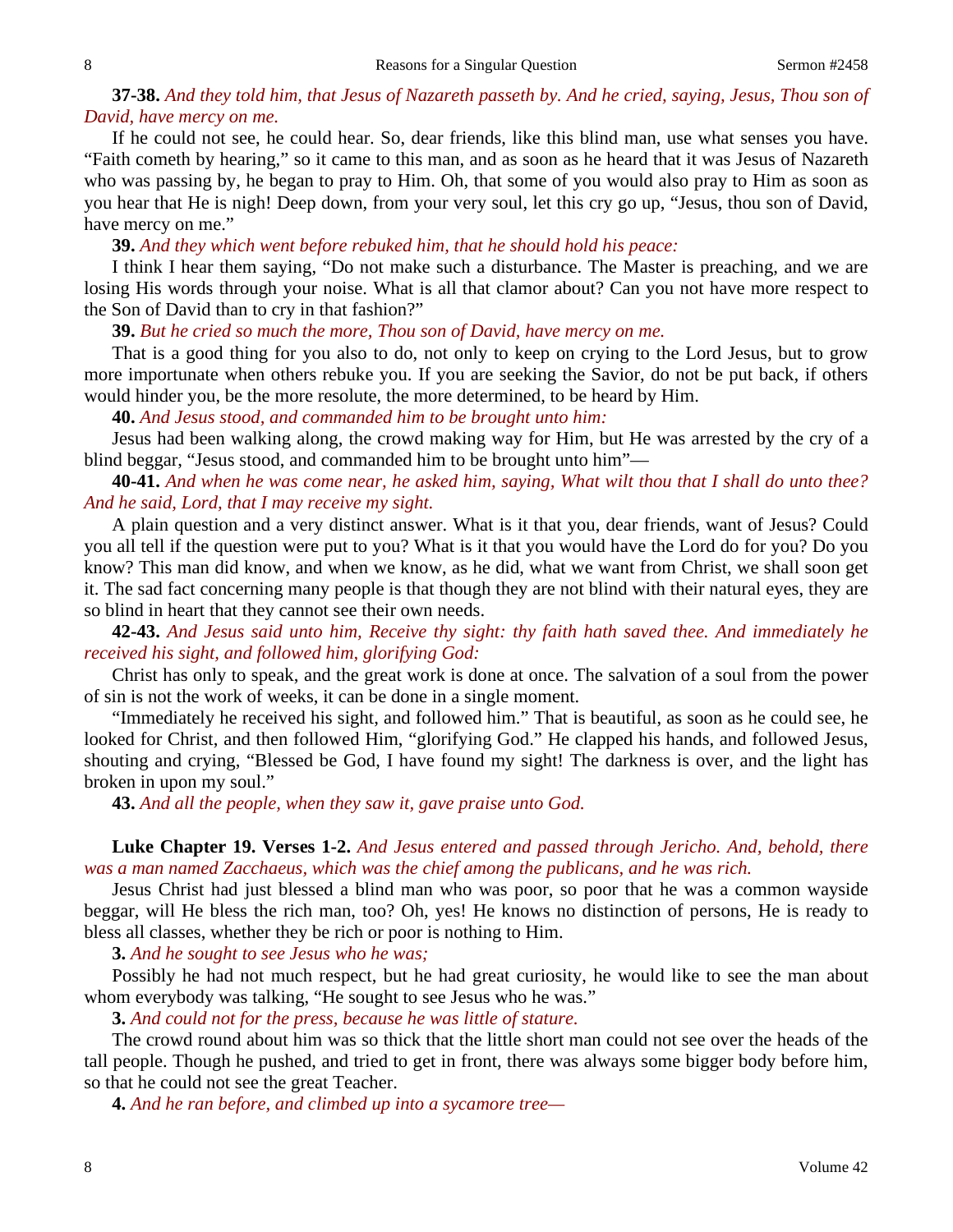Do you not see the little short man running in front of the throng, and climbing up a tree that stood in the way? Rich men do not generally climb trees, but here was a man whose curiosity overcame his dignity, so he, "climbed up into a sycamore tree"—

#### **4-5.** *To see him: for he was to pass that way. And when Jesus came to the place, he looked up, and saw him,—*

Cannot you imagine that you see the blessed Master stopping, and looking up at that tree? Somehow, He always made Himself one with those whom He meant to bless. When He spoke to the blind man, He stood as if He were Himself blind, and asked him, "What wilt thou that I should do unto thee?" And now He stops under this sycamore, and looks up at curious Zacchaeus as if He, too, were taken with a fit of curiosity, and asks, "Who is that up in this tree?" "He looked up and saw him"—spied him out—

**5.** *And said unto him, Zacchaeus, make haste, and come down; for today I must abide at thy house.*

Oh, how astonished must the little Jew have been when he heard Christ's words! Never was a man so taken with surprise before, but with the word there came a divine softness into the heart of the chief of the publicans, and he yielded to that singularly condescending invitation, that strangely unexpected command.

#### **6.** *And he made haste, and came down, and received him joyfully.*

A great change had been suddenly wrought in him, the opening of the blind man's eyes was not at all more remarkable than the renewing of the heart of Zaccheus, "He made haste, and came down, and received him joyfully."

#### **7.** *And when they saw it, they all murmured, saying, That he was gone to be guest with a man that is a sinner.*

I wonder where He could have gone and not been guest with a man that was a sinner, but Zacchaeus was thought to be a sinner beyond ordinary sinners. Our Lord still loves to be the guest of a man that is a sinner, He still wants a place where He can stay. O man, you who are a sinner, ask Him home with you! O woman, you who are in your very trade a sinner, ask Him home with you, and we will say again, not murmuringly, but joyfully, "He has gone to be guest with one who is a sinner."

**8.** *And Zacchaeus stood, and said unto the Lord; Behold, Lord, the half of my goods I give to the poor;*

That was a grand proof that the conversion of Zacchaeus was genuine, I should like to see the same kind of proof in many professors whom I know, "Behold, Lord, the half of my goods I give to the poor." I remember one who was converted in this place, and he at once gave £50 to some good object, and I said to his brother, "I think your brother is converted." He answered, "I hope he is, but he is a dreadful skin-flint." "But," I replied, "only yesterday, he gave £50 to such-and-such a work." "Ah, then!" said the brother, "I am sure he is converted, for nothing but the grace of God would make him do such a thing as that." Now Zacchaeus was, no doubt, a man of that kind, one who loved his money, and kept it to himself as long as ever he could, but now that he is converted, he says, "Behold, Lord, the half of my goods I give to the poor"—

#### **8.** *And if I have taken anything from any man by false accusation, I restore him fourfold.*

He acts in charity and justice, for he is determined to do the right thing with his substance. You see, he was a rich man, so his money was a source of trouble. The blind beggar had no such difficulty, for he had not any money that he must distribute when he was converted, but this rich man—this camel, as our Savior called such men, went through the eye of a needle by the grace of God, and thus the Lord proved the reality of His conversion.

**9.** *And Jesus said unto him, This day is salvation come to this house, forasmuch as he also is a son of Abraham.*

"He does not look like it, he has become a tax-gatherer for the Romans, he has oppressed his own countrymen. But he is a son of Abraham, and salvation has come to him."

**10.** *For the Son of man is come to seek and to save that which was lost.*